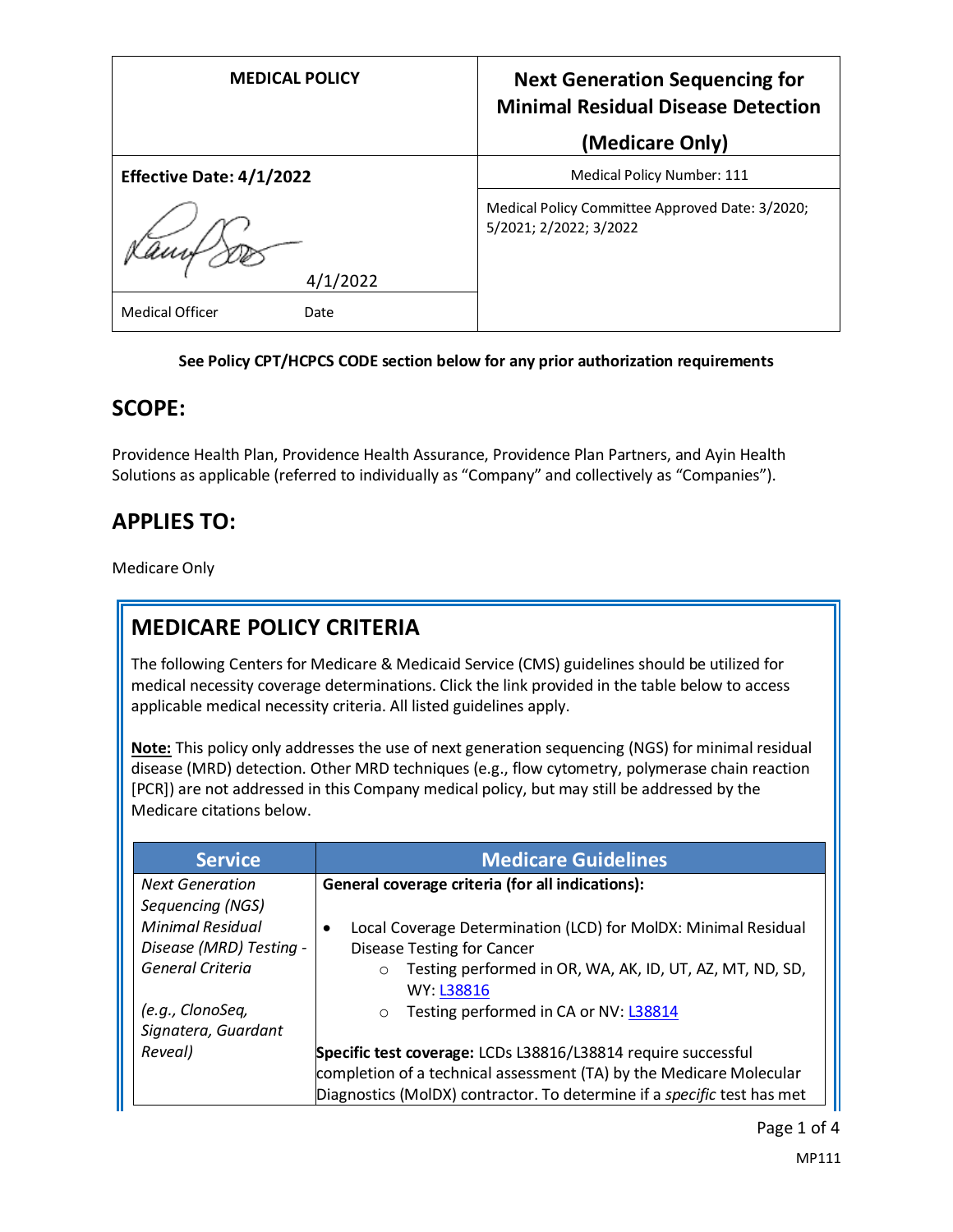## **MEDICAL POLICY Next Generation Sequencing for Minimal Residual Disease Detection**

# **(Medicare Only)**

|                                                                   | these requirements, the local coverage articles (LCAs) below are used as<br>appropriate to the indication being treated. Not all commercially<br>available tests may be medically necessary (each LCA below includes<br>covered tests for that indication).                                                                                                                                   |
|-------------------------------------------------------------------|-----------------------------------------------------------------------------------------------------------------------------------------------------------------------------------------------------------------------------------------------------------------------------------------------------------------------------------------------------------------------------------------------|
| <b>Important Note for All of the Following LCAs:</b><br>$\bullet$ | Clinical criteria: The member must meet the clinical criteria from either LCD L38816 or L38814                                                                                                                                                                                                                                                                                                |
| $\bullet$                                                         | (e.g., personal history of cancer, advanced stage, no prior testing, treatment plans, etc.).<br>Test criteria: The following LCAs list covered tests which have met the LCD test requirements.<br>See "Policy Guidelines" for additional coverage information for select tests. If a test is not<br>listed as "covered" for MRD testing, the above LCD test requirement criteria are not met. |
| <b>NGS MRD Tests for</b>                                          | For the ClonoSEQ® Assay for lymphoid malignancies:                                                                                                                                                                                                                                                                                                                                            |
| Leukemias or Lymphoid<br><b>Malignancies</b>                      | LCA for Billing and Coding: MoIDX: ClonoSEQ Assay for Assessment<br>$\bullet$<br>of Minimal Residual Disease in Patients with Specific Lymphoid<br>Malignancies (A56323) (MolDX expanded coverage for this test<br>beyond what is published in this LCA. Therefore, LCAs below should<br>also be considered.)                                                                                 |
|                                                                   | For additional coverage for ClonoSEQ®, as well as other MRD tests for<br>hematologic cancers:<br>LCA for Billing and Coding: MolDX: Minimal Residual Disease Testing                                                                                                                                                                                                                          |
|                                                                   | for Hematologic Cancers:                                                                                                                                                                                                                                                                                                                                                                      |
|                                                                   | Testing performed in OR, WA, AK, ID, UT, AZ, MT, ND, SD,<br>$\circ$<br>WY: A58997                                                                                                                                                                                                                                                                                                             |
|                                                                   | Testing performed in CA or NV: A58996<br>$\circ$                                                                                                                                                                                                                                                                                                                                              |
| NGS MRD Tests for<br>Colorectal Cancer                            | LCAs for Billing and Coding: MoIDX: Minimal Residual Disease<br>$\bullet$<br>Testing for Colorectal Cancer:<br>Testing performed in OR, WA, AK, ID, UT, AZ, MT, ND, SD,<br>$\circ$                                                                                                                                                                                                            |
|                                                                   | WY: A58449<br>Testing performed in CA or NV: LCA for Billing and Coding:<br>$\circ$<br>A58448                                                                                                                                                                                                                                                                                                 |
| NGS MRD Tests for                                                 | LCAs for Billing and Coding: MoIDX: Minimal Residual Disease<br>$\bullet$                                                                                                                                                                                                                                                                                                                     |
| <b>Other Solid Tumor</b><br>Cancers                               | Testing for Solid Tumor Cancers:<br>Testing performed in OR, WA, AK, ID, UT, AZ, MT, ND, SD,<br>$\circ$<br><b>WY: A58456</b><br>Testing performed in CA or NV: A58454<br>$\circ$                                                                                                                                                                                                              |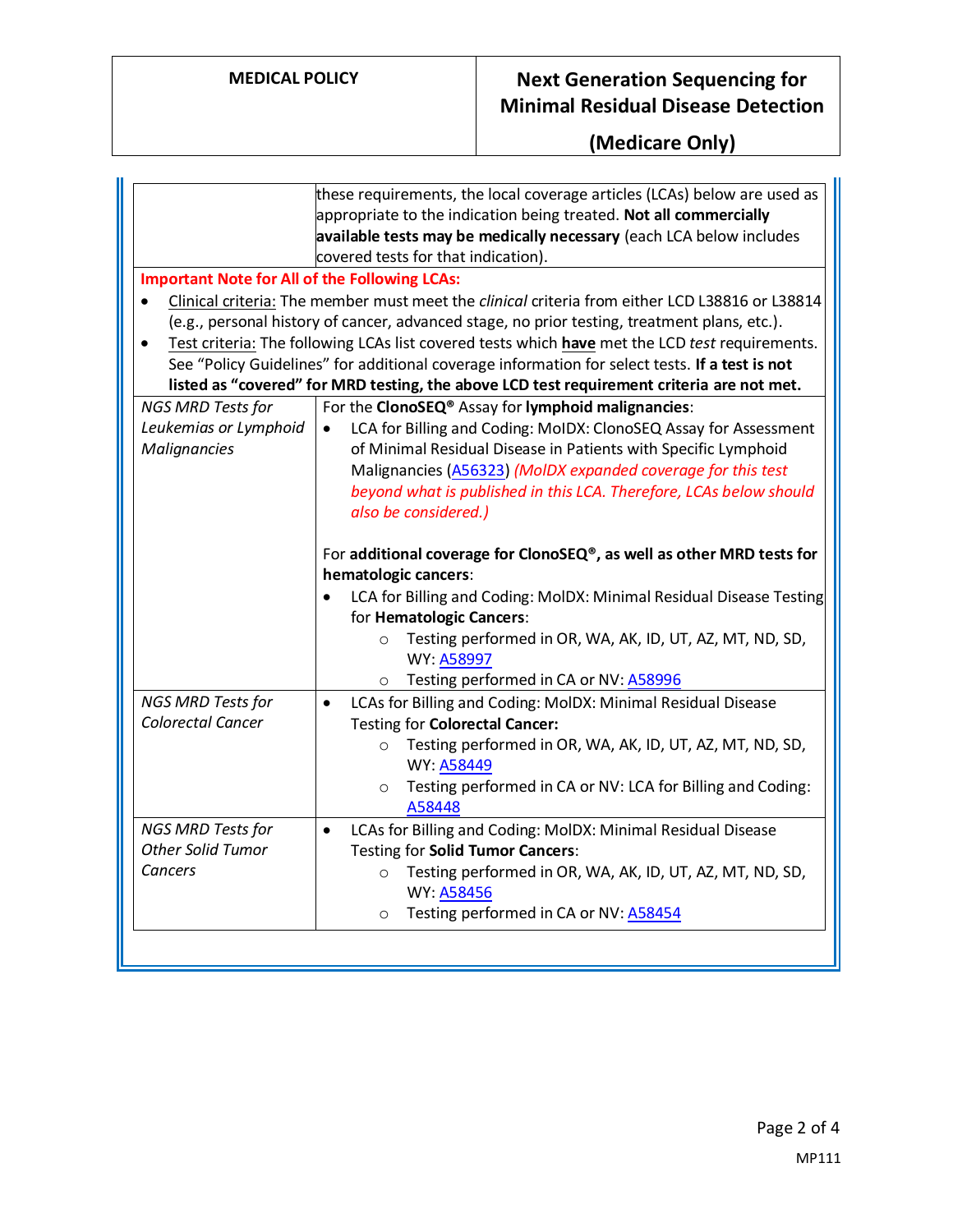**MEDICAL POLICY Next Generation Sequencing for Minimal Residual Disease Detection** 

**(Medicare Only)**

### **POLICY GUIDELINES**

Related panel tests include:

Note: This list was accurate at the time of publication, but it is subject to change at any time by the Medicare MolDX Program contractor.

| <b>Proprietary Test Name</b>                                                 | Laboratory                               | <b>MoIDX TA Review Outcome</b><br>(as found in the DEX <sup>™</sup><br>Diagnostics Exchange registry) |
|------------------------------------------------------------------------------|------------------------------------------|-------------------------------------------------------------------------------------------------------|
| <b>Invitae PCM Tissue Profiling and MRD</b><br><b>Baseline Assay (0306U)</b> | Invitae Corporation (California)         | Not Covered                                                                                           |
| Invitae PCM MRD Monitoring (0307U)                                           | Invitae Corporation (California)         | Not Covered                                                                                           |
| <b>ClonoSeg</b>                                                              | Adaptive Biotechnologies<br>(Washington) | Covered                                                                                               |
| Signatera                                                                    | Natera Inc. (California)                 | Covered                                                                                               |
| <b>Guardant Reveal</b>                                                       | Guardant Health (California)             | Not Covered                                                                                           |

# **CPT/HCPCS CODES**

| <b>Medicare Only</b> |                                                                                                                                                                                                                                                             |  |
|----------------------|-------------------------------------------------------------------------------------------------------------------------------------------------------------------------------------------------------------------------------------------------------------|--|
|                      | <b>Not Covered</b>                                                                                                                                                                                                                                          |  |
| 0306U                | Oncology (minimal residual disease [MRD]), next-generation targeted sequencing analysis,<br>cell-free DNA, initial (baseline) assessment to determine a patient specific panel for future<br>comparisons to evaluate for MRD                                |  |
| 0307U                | Oncology (minimal residual disease [MRD]), next-generation targeted sequencing analysis of a<br>patient-specific panel, cell-free DNA, subsequent assessment with comparison to previously<br>analyzed patient specimens to evaluate for MRD                |  |
|                      | <b>Unlisted Codes</b><br>All unlisted codes will be reviewed for medical necessity, correct coding, and pricing at the<br>claim level. If an unlisted code is billed related to services addressed in this policy then prior-<br>authorization is required. |  |
| 81479                | Unlisted molecular pathology procedure                                                                                                                                                                                                                      |  |

## **INSTRUCTIONS FOR USE**

Company Medical Policies serve as guidance for the administration of plan benefits. Medical policies do not constitute medical advice nor a guarantee of coverage. Company Medical Policies are reviewed annually and are based upon published, peer-reviewed scientific evidence and evidence-based clinical practice guidelines that are available as of the last policy update. The Companies reserve the right to